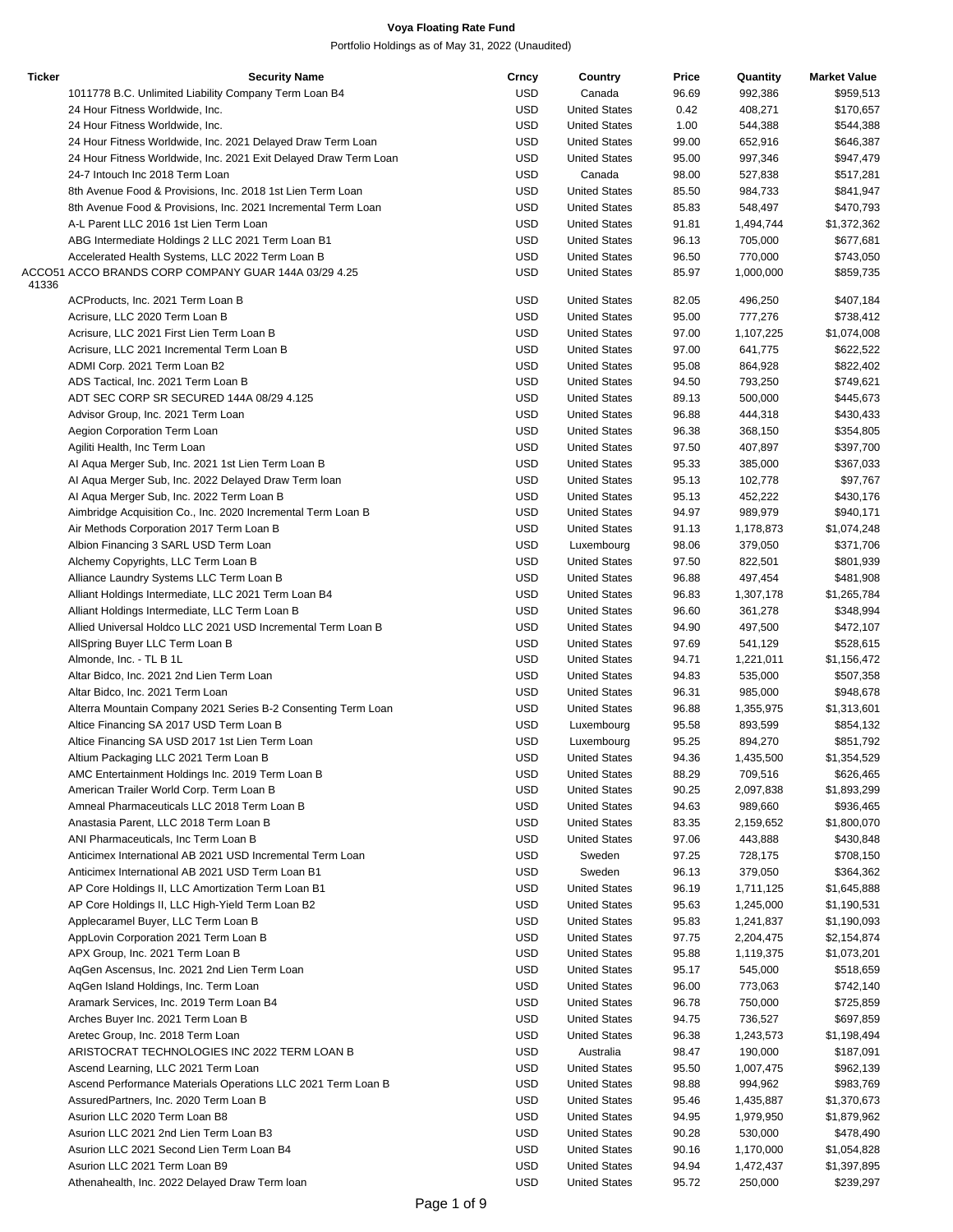| Ticker | <b>Security Name</b>                                      | Crncy      | Country              | Price | Quantity  | <b>Market Value</b> |
|--------|-----------------------------------------------------------|------------|----------------------|-------|-----------|---------------------|
|        | Athenahealth, Inc. 2022 Term Loan B                       | <b>USD</b> | <b>United States</b> | 95.72 | 1,475,000 | \$1,411,852         |
|        | Atkins Nutritionals Holdings II, Inc. 2017 Term Loan B    | <b>USD</b> | <b>United States</b> | 99.88 | 1,240,275 | \$1,238,724         |
|        | Atlas CC Acquisition Corp Term Loan B                     | <b>USD</b> | <b>United States</b> | 95.56 | 878,983   | \$839,978           |
|        | Atlas CC Acquisition Corp Term Loan C                     | <b>USD</b> | <b>United States</b> | 95.56 | 178,776   | \$170,843           |
|        | Atlas Purchaser, Inc. 2021 Term Loan                      | <b>USD</b> | <b>United States</b> | 90.50 | 481,363   | \$435,633           |
|        | Autokiniton US Holdings, Inc. 2021 Term Loan B            | <b>USD</b> | <b>United States</b> | 95.25 | 1,345,584 | \$1,281,669         |
|        | Avantor Funding, Inc. 2021 Term Loan B5                   | <b>USD</b> | <b>United States</b> | 97.97 | 392,065   | \$384,101           |
|        | Avaya, Inc. 2020 Term Loan B                              | <b>USD</b> | <b>United States</b> | 76.38 | 747,235   | \$570,700           |
|        | Avis Budget Car Rental, LLC 2022 Term Loan C              | <b>USD</b> | <b>United States</b> | 97.54 | 1,725,000 | \$1,682,594         |
|        |                                                           | <b>USD</b> | <b>United States</b> |       |           | \$406,875           |
|        | AZZ INCORPORATED TERM LOAN B                              |            |                      | 96.88 | 420,000   |                     |
|        | Banff Merger Sub Inc 2021 USD 2nd Lien Term Loan          | <b>USD</b> | <b>United States</b> | 96.58 | 505,000   | \$487,746           |
|        | Banff Merger Sub Inc 2021 USD Term Loan                   | <b>USD</b> | <b>United States</b> | 96.21 | 248,557   | \$239,143           |
|        | Barracuda Networks, Inc. 1st Lien Term Loan               | <b>USD</b> | <b>United States</b> | 99.31 | 707,283   | \$702,421           |
|        | BAUSCH + LOMB INC TERM LOAN                               | <b>USD</b> | Canada               | 96.78 | 1,510,000 | \$1,461,303         |
|        | Bausch Health Companies Inc. 2022 Term Loan B             | USD        | Canada               | 91.88 | 1,505,000 | \$1,382,719         |
|        | BCP Renaissance Parent LLC 2017 Term Loan B               | <b>USD</b> | <b>United States</b> | 98.25 | 167,813   | \$164,877           |
|        | BCPE North Star US HoldCo 2, Inc. 2021 2nd Lien Term Loan | <b>USD</b> | <b>United States</b> | 97.25 | 660,000   | \$641,850           |
|        | Belfor Holdings Inc. 2022 Incremental Term Loan           | <b>USD</b> | <b>United States</b> | 97.50 | 620,000   | \$604,500           |
|        | Belfor Holdings Inc. Term Loan B                          | <b>USD</b> | <b>United States</b> | 97.50 | 1,152,000 | \$1,123,200         |
|        | Bella Holding Company, LLC 2021 Term Loan B               | <b>USD</b> | <b>United States</b> | 96.56 | 880,575   | \$850,305           |
|        | BIFM CA Buyer Inc. Term Loan B                            | <b>USD</b> | Canada               | 97.00 | 737,802   | \$715,668           |
|        | BLACKSTONE MORTGAGE TRUST, INC 2022 TERM LOAN B4          | <b>USD</b> | <b>United States</b> | 97.50 | 710,000   | \$692,250           |
|        | Blucora, Inc. 2017 Term Loan B                            | <b>USD</b> | <b>United States</b> | 98.50 | 307,373   | \$302,762           |
|        | Brazos Delaware II, LLC Term Loan B                       | <b>USD</b> | <b>United States</b> | 97.96 | 1,581,418 | \$1,549,130         |
|        | Bright Bidco B.V. 2018 Term Loan B                        | <b>USD</b> | Netherlands          | 45.06 | 500,000   | \$225,313           |
|        | Broadstreet Partners, Inc. 2021 Term Loan B2              | <b>USD</b> | <b>United States</b> | 95.88 | 895,500   | \$858,561           |
|        | BWAY Holding Company 2017 Term Loan B                     | <b>USD</b> | <b>United States</b> | 96.29 | 1,234,725 | \$1,188,938         |
|        | Cablevision Lightpath LLC Term Loan B                     | <b>USD</b> | <b>United States</b> | 97.00 | 812,079   | \$787,716           |
|        | Caesars Resort Collection, LLC 2020 Term Loan B1          | <b>USD</b> | <b>United States</b> | 98.92 | 544,512   | \$538,613           |
|        | Carestream Dental Equipment, Inc 2021 Term Loan           | <b>USD</b> | <b>United States</b> | 96.75 | 443,763   | \$429,341           |
|        | Castlelake Aviation Limited Term Loan B                   | <b>USD</b> | Ireland              | 96.38 | 741,275   | \$714,404           |
|        |                                                           | <b>USD</b> | <b>United States</b> | 96.03 | 2,493,703 |                     |
|        | CCI Buyer, Inc. Term Loan                                 | <b>USD</b> |                      |       |           | \$2,394,578         |
|        | CCRR Parent, Inc Term Loan B                              |            | <b>United States</b> | 96.50 | 654,320   | \$631,419           |
|        | Cengage Learning, Inc. 2021 Term Loan B                   | <b>USD</b> | <b>United States</b> | 95.44 | 995,000   | \$949,603           |
|        | CentralSquare Technologies, LLC 2018 1st Lien Term Loan   | USD        | <b>United States</b> | 91.71 | 997,423   | \$914,779           |
|        | Century Casinos, Inc 2022 Term Loan                       | <b>USD</b> | <b>United States</b> | 96.88 | 865,000   | \$837,969           |
|        | CenturyLink, Inc. 2020 Term Loan B                        | <b>USD</b> | <b>United States</b> | 94.19 | 2,984,733 | \$2,811,245         |
|        | Chamberlain Group Inc Term Loan B                         | <b>USD</b> | <b>United States</b> | 92.50 | 1,486,275 | \$1,374,804         |
|        | Charter NEX US, Inc. 2021 Term Loan                       | USD        | <b>United States</b> | 96.50 | 942,907   | \$909,906           |
|        | CHG Healthcare Services Inc. 2021 Term Loan               | <b>USD</b> | <b>United States</b> | 96.64 | 970,125   | \$937,505           |
|        | CHG PPC Parent LLC 2021 Term Loan                         | <b>USD</b> | <b>United States</b> | 96.50 | 1,020,000 | \$984,300           |
|        | Cineworld Group PLC                                       | <b>GBP</b> | United Kingdom       | 0.13  | 50,201    | \$6,705             |
|        | Citadel Securities LP 2021 Term Loan B                    | USD        | <b>United States</b> | 96.99 | 1,738,200 | \$1,685,837         |
|        | City Football Group Limited Term Loan                     | USD        | United Kingdom       | 94.50 | 1,985,025 | \$1,875,849         |
|        | Clark Equipment Company 2022 Term Loan B                  | <b>USD</b> | <b>United States</b> | 97.63 | 385,000   | \$375,856           |
|        | Clean Harbors Inc. 2021 Incremental Term Loan B           | <b>USD</b> | <b>United States</b> | 99.73 | 718,200   | \$716,255           |
|        | Clear Channel Outdoor Holdings, Inc. Term Loan B          | <b>USD</b> | <b>United States</b> | 91.68 | 1,384,775 | \$1,269,570         |
|        | Cloudera, Inc. 2021 Term Loan                             | USD        | <b>United States</b> | 94.94 | 1,386,525 | \$1,316,332         |
|        | ClubCorp Club Operations, Inc. 2017 Incremental Term Loan | USD        | <b>United States</b> | 94.58 | 1,469,121 | \$1,389,421         |
|        | Clydesdale Acquisition Holdings Inc Term Loan B           | <b>USD</b> | <b>United States</b> | 94.43 | 910,000   | \$859,338           |
|        | CMBF LLC Term Loan                                        | USD        | <b>United States</b> | 95.00 | 738,150   | \$701,243           |
|        | CMG Media Corporation 2021 Term Loan                      | <b>USD</b> | <b>United States</b> | 96.25 | 1,658,503 | \$1,596,309         |
|        | CNT Holdings I Corp 2020 Term Loan                        | <b>USD</b> | <b>United States</b> | 97.45 | 606,369   | \$590,906           |
|        | Cogeco Financing 2 LP 2021 Incremental Term Loan B        | <b>USD</b> | <b>United States</b> | 97.65 | 668,325   | \$652,591           |
|        | Commerce Merger Sub, Inc. 2017 1st Lien Term Loan         | USD        | <b>United States</b> | 97.25 | 997,382   | \$969,954           |
|        | CommScope, Inc. 2019 Term Loan B                          | USD        | <b>United States</b> | 95.13 | 1,781,585 | \$1,694,732         |
|        | Conair Holdings, LLC Term Loan B                          | USD        | <b>United States</b> | 92.00 | 761,175   | \$700,281           |
|        | Connect Finco Sarl 2021 Term Loan B                       | <b>USD</b> | Luxembourg           | 96.25 | 2,386,300 | \$2,296,814         |
|        |                                                           |            |                      |       |           |                     |
|        | ConnectWise, LLC 2021 Term Loan B                         | USD        | <b>United States</b> | 95.95 | 403,988   | \$387,626           |
|        | Constant Contact Inc Term Loan                            | <b>USD</b> | <b>United States</b> | 95.71 | 994,088   | \$951,425           |
|        | Core & Main LP 2021 Term Loan B                           | <b>USD</b> | <b>United States</b> | 96.97 | 746,241   | \$723,621           |
|        | CoreLogic, Inc. TL B 1L                                   | <b>USD</b> | <b>United States</b> | 92.35 | 1,611,900 | \$1,488,590         |
|        | Cornerstone Building Brands, Inc. 2021 Term Loan B        | USD        | <b>United States</b> | 89.75 | 2,415,600 | \$2,168,001         |
|        | Cornerstone OnDemand, Inc. 2021 Term Loan                 | USD        | <b>United States</b> | 95.25 | 1,455,000 | \$1,385,888         |
|        | Covia Holdings Corporation 2020 PIK Take Back Term Loan   | USD        | <b>United States</b> | 96.20 | 1,336,122 | \$1,285,321         |
|        | Covia Specialty Minerals, Inc.                            | <b>USD</b> | <b>United States</b> | 13.75 | 132,618   | \$1,823,498         |
|        | CP Atlas Buyer, Inc. 2021 Term Loan B                     | <b>USD</b> | <b>United States</b> | 91.19 | 303,507   | \$276,782           |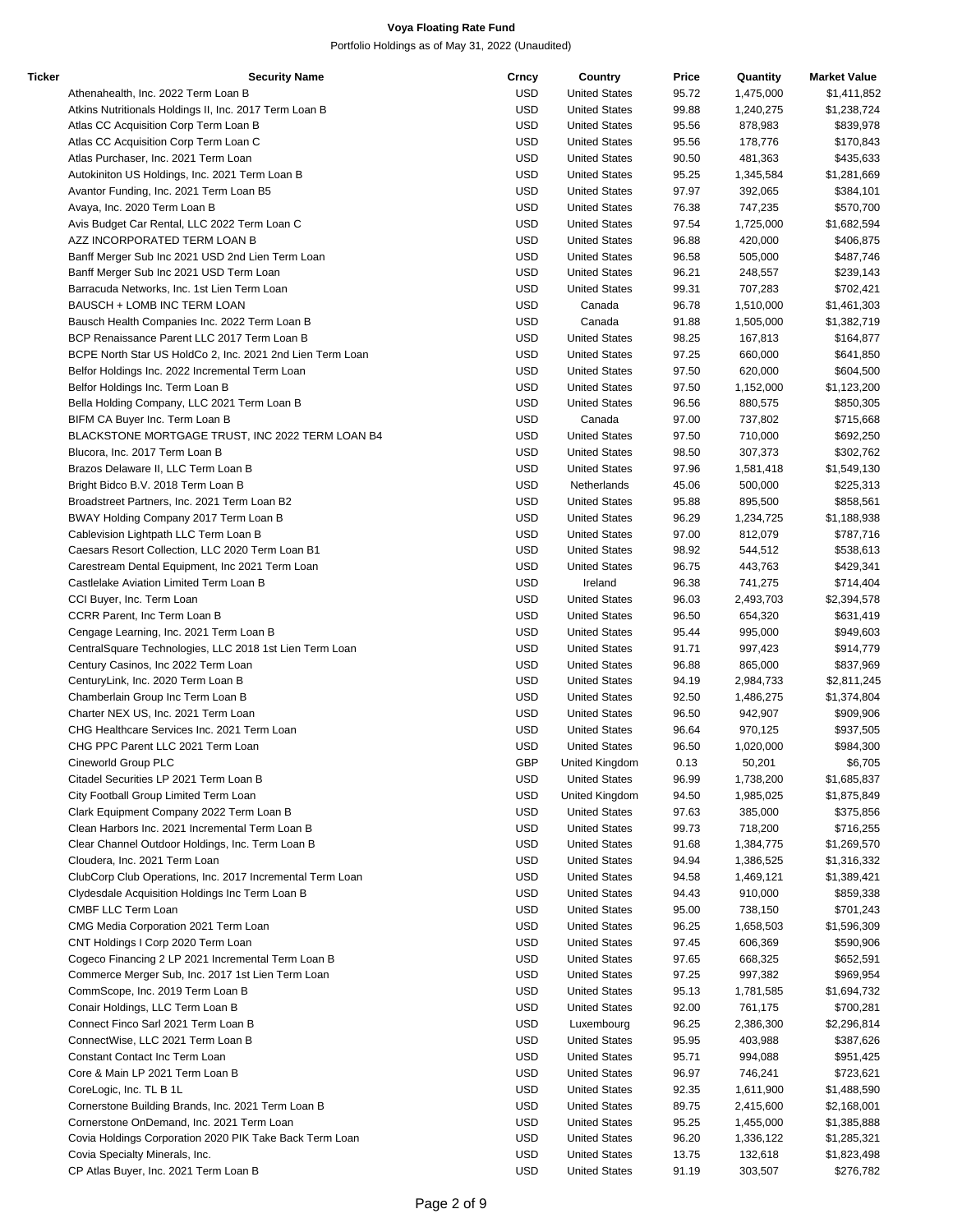| <b>Ticker</b> | <b>Security Name</b>                                                | Crncy      | Country              | Price  | Quantity  | <b>Market Value</b> |
|---------------|---------------------------------------------------------------------|------------|----------------------|--------|-----------|---------------------|
|               | Creation Technologies Inc. 2021 Term Loan                           | <b>USD</b> | Canada               | 94.50  | 650,000   | \$614,250           |
| 35247         | CROX52 CROCS INC COMPANY GUAR 144A 08/31 4.125                      | <b>USD</b> | <b>United States</b> | 79.99  | 530,000   | \$423,936           |
|               | Crocs Inc Term Loan B                                               | <b>USD</b> | <b>United States</b> | 94.00  | 1,000,000 | \$940,000           |
|               | Crown Finance US, Inc. 2020 Term Loan B1                            | <b>USD</b> | <b>United States</b> | 114.28 | 15,306    | \$17,490            |
|               | Crown Subsea Communications Holding, Inc. 2021 Term Loan            | <b>USD</b> | <b>United States</b> | 98.25  | 1,000,000 | \$982,500           |
|               | <b>CSC Holdings LLC</b>                                             | <b>USD</b> | <b>United States</b> | 95.42  | 1,986,911 | \$1,895,845         |
|               | CSC Holdings, LLC 2019 Term Loan B5                                 | <b>USD</b> | <b>United States</b> | 95.04  | 1,492,366 | \$1,418,370         |
|               | CMLS Cumulus Media, Inc. Class-A                                    | <b>USD</b> | <b>United States</b> | 12.05  | 69,381    | \$836,041           |
|               | Curia Global, Inc. 2021 Term Loan                                   | <b>USD</b> | <b>United States</b> | 96.54  | 1,231,710 | \$1,189,150         |
|               | Cushman & Wakefield U.S. Borrower, LLC 2020 Term Loan B             | <b>USD</b> | <b>United States</b> | 97.34  | 908,726   | \$884,589           |
|               | CWGS Group, LLC 2021 Term Loan B                                    | <b>USD</b> | <b>United States</b> | 92.90  | 1,118,625 | \$1,039,156         |
|               | Da Vinci Purchaser Corp. 2019 Term Loan                             | <b>USD</b> | <b>United States</b> | 96.75  | 1,626,722 | \$1,573,853         |
|               | Dealer Tire, LLC 2020 Term Loan B                                   | <b>USD</b> | <b>United States</b> | 97.90  | 1,082,693 | \$1,059,956         |
|               | Deerfield Dakota Holding, LLC 2020 USD Term Loan B                  | <b>USD</b> | <b>United States</b> | 96.53  | 994,937   | \$960,424           |
|               | Delta 2 (LUX) S.a.r.l. 2018 USD Term Loan                           | <b>USD</b> | United Kingdom       | 99.19  | 500,000   | \$495,938           |
|               | Delta TopCo, Inc. 2020 Term Loan B                                  | <b>USD</b> | <b>United States</b> | 94.38  | 774,563   | \$730,994           |
|               | Denali Water Solutions Term Loan B                                  | <b>USD</b> | <b>United States</b> | 93.50  | 739,413   | \$691,351           |
|               | Dessert Holdings Inc. Delayed Draw Term Loan                        | <b>USD</b> | <b>United States</b> | 95.00  | 101,053   | \$96,000            |
|               | Dessert Holdings Inc. Term Loan                                     | <b>USD</b> | <b>United States</b> | 95.00  | 536,253   | \$509,440           |
|               | DG Investment Intermediate Holdings 2, Inc. 2021 2nd Lien Term Loan | <b>USD</b> | <b>United States</b> | 97.25  | 225,000   | \$218,813           |
|               | DG Investment Intermediate Holdings 2, Inc. 2021 Term Loan          | <b>USD</b> | <b>United States</b> | 96.33  | 1,647,605 | \$1,587,055         |
|               | DMBV52 Diamond BC BV                                                | <b>USD</b> | Netherlands          | 85.19  | 325,000   | \$276,853           |
| 59904         |                                                                     |            |                      |        |           |                     |
|               | Diamond Sports Group, LLC 2022 2nd Lien Term Loan                   | <b>USD</b> | <b>United States</b> | 30.65  | 4,803,946 | \$1,472,208         |
|               | Diamond Sports Group, LLC 2022 First Priority Term Loan             | <b>USD</b> | <b>United States</b> | 101.00 | 748,929   | \$756,419           |
|               | Digi International Inc. Term Loan B                                 | <b>USD</b> | <b>United States</b> | 98.08  | 824,995   | \$809,182           |
|               | DirecTV Financing, LLC Term Loan                                    | <b>USD</b> | <b>United States</b> | 96.78  | 1,838,050 | \$1,778,824         |
|               | DISH53 DISH DBS CORP SR SECURED 144A 12/26 5.25                     | <b>USD</b> | <b>United States</b> | 84.79  | 500,000   | \$423,963           |
| 00743         | DISH53 DISH DBS CORP SR SECURED 144A 12/28 5.75                     | <b>USD</b> | <b>United States</b> | 81.81  | 500,000   | \$409,053           |
| 00744         | Dotdash Meredith Inc Term Loan B                                    | <b>USD</b> | <b>United States</b> | 96.13  | 1,094,500 | \$1,052,088         |
|               | EagleView Technology Corporation 2018 Add On Term Loan B            | <b>USD</b> | <b>United States</b> | 95.50  | 1,440,283 | \$1,375,471         |
|               | Edelman Financial Center, LLC 2021 Term Loan B                      | <b>USD</b> | <b>United States</b> | 96.31  | 1,492,481 | \$1,437,446         |
|               | EDGEWATER GENERATION L L C TERM LOAN                                | <b>USD</b> | <b>United States</b> | 91.71  |           |                     |
|               | EG Finco Limited 2018 USD Term Loan                                 | <b>USD</b> | <b>United States</b> |        | 1,361,880 | \$1,249,039         |
|               |                                                                     | <b>USD</b> | <b>United States</b> | 96.28  | 1,391,852 | \$1,340,092         |
|               | Embecta Corp Term Loan B                                            |            |                      | 97.83  | 206,522   | \$202,047           |
|               | Empire Today, LLC 2021 Term Loan B                                  | <b>USD</b> | <b>United States</b> | 82.50  | 1,198,412 | \$988,689           |
|               | ENC Holding Corporation 2021 Term Loan                              | <b>USD</b> | <b>United States</b> | 97.00  | 625,936   | \$607,158           |
|               | ENC Holding Corporation Delayed Draw Term Loan                      | <b>USD</b> | <b>United States</b> | 97.00  | 55,918    | \$54,241            |
|               | Endo Luxembourg Finance Company I S.a r.l. 2021 Term Loan           | <b>USD</b> | Luxembourg           | 77.98  | 1,040,955 | \$811,758           |
|               | Endure Digital Inc. Term Loan                                       | <b>USD</b> | <b>United States</b> | 93.63  | 1,487,462 | \$1,392,637         |
|               | Ensono, LP 2021 Term Loan                                           | <b>USD</b> | <b>United States</b> | 96.75  | 1,323,350 | \$1,280,341         |
|               | Entegris, Inc. 2022 Term Loan B                                     | <b>USD</b> | <b>United States</b> | 99.00  | 530,000   | \$524,700           |
|               | Envision Healthcare Corporation 2018 1st Lien Term Loan             | <b>USD</b> | <b>United States</b> | 39.91  | 1,959,939 | \$782,137           |
|               | EP Purchaser, LLC 2021 Term Loan B                                  | <b>USD</b> | <b>United States</b> | 97.65  | 810,000   | \$790,965           |
|               | eResearchTechnology, Inc. 2020 1st Lien Term Loan                   | <b>USD</b> | <b>United States</b> | 96.58  | 748,643   | \$723,064           |
|               | Escape Velocity Holdings, Inc. 2021 Term Loan                       | USD        | <b>United States</b> | 96.25  | 395,000   | \$380,188           |
|               | Fender Musical Instruments Corporation 2021 Term Loan B             | <b>USD</b> | <b>United States</b> | 95.13  | 338,406   | \$321,909           |
|               | Fertitta Entertainment, LLC 2022 Term Loan B                        | <b>USD</b> | <b>United States</b> | 96.06  | 1,285,000 | \$1,234,403         |
|               | First Advantage Holdings, LLC 2021 Term Loan B                      | <b>USD</b> | <b>United States</b> | 97.42  | 93,434    | \$91,021            |
|               | First Eagle Holdings, Inc. 2020 Term Loan B                         | USD        | <b>United States</b> | 95.91  | 1,489,556 | \$1,428,577         |
|               | Five Star 2022 Term Loan 1L                                         | <b>USD</b> | <b>United States</b> | 96.50  | 320,000   | \$308,800           |
|               | Flynn Restaurant Group LP 2021 Term Loan B                          | <b>USD</b> | <b>United States</b> | 94.38  | 1,122,188 | \$1,059,064         |
|               | Focus Financial Partners, LLC 2021 Term Loan                        | <b>USD</b> | <b>United States</b> | 97.06  | 443,008   | \$429,994           |
|               | Fogo De Chao, Inc. 2018 Add On Term Loan                            | USD        | <b>United States</b> | 96.63  | 900,571   | \$870,177           |
|               | Foley Products Company, LLC 2021 Term Loan                          | <b>USD</b> | <b>United States</b> | 96.75  | 915,000   | \$885,263           |
|               | Forest City Enterprises, L.P. 2019 Term Loan B                      | <b>USD</b> | <b>United States</b> | 97.14  | 1,170,286 | \$1,136,823         |
|               | Foundation Building Materials Holding Company LLC 2021 Term Loan    | <b>USD</b> | <b>United States</b> | 94.39  | 858,512   | \$810,375           |
|               | Franchise Group Intermediate Holdco, LLC 2021 First Out Term Loan B | USD        | <b>United States</b> | 97.88  | 672,742   | \$658,446           |
|               | GALAXY US OPCO INC. TERM LOAN                                       | <b>USD</b> | <b>United States</b> | 95.00  | 425,000   | \$403,750           |
|               | Gap, Inc./The                                                       | <b>USD</b> | <b>United States</b> | 71.51  | 1,500,000 | \$1,072,710         |
|               | Garda World Security Corporation 2022 Term Loan B                   | <b>USD</b> | Canada               | 94.38  | 239,941   | \$226,445           |
|               | Gates Global LLC 2021 Term Loan B3                                  | USD        | <b>United States</b> | 96.21  | 1,284,222 | \$1,235,529         |
|               | Generation Bridge Acquisition, LLC Term Loan B                      | <b>USD</b> | <b>United States</b> | 99.50  | 561,857   | \$559,048           |
|               | Generation Bridge Acquisition, LLC Term Loan C                      | <b>USD</b> | <b>United States</b> | 99.50  | 11,735    | \$11,676            |
|               | Geo Group, Inc. (The) 2018 Term Loan B                              | <b>USD</b> | <b>United States</b> | 95.13  | 2,381,201 | \$2,265,117         |
|               | GEON Performance Solutions, LLC 2021 Term Loan                      | <b>USD</b> | <b>United States</b> | 97.75  | 1,703,944 | \$1,665,605         |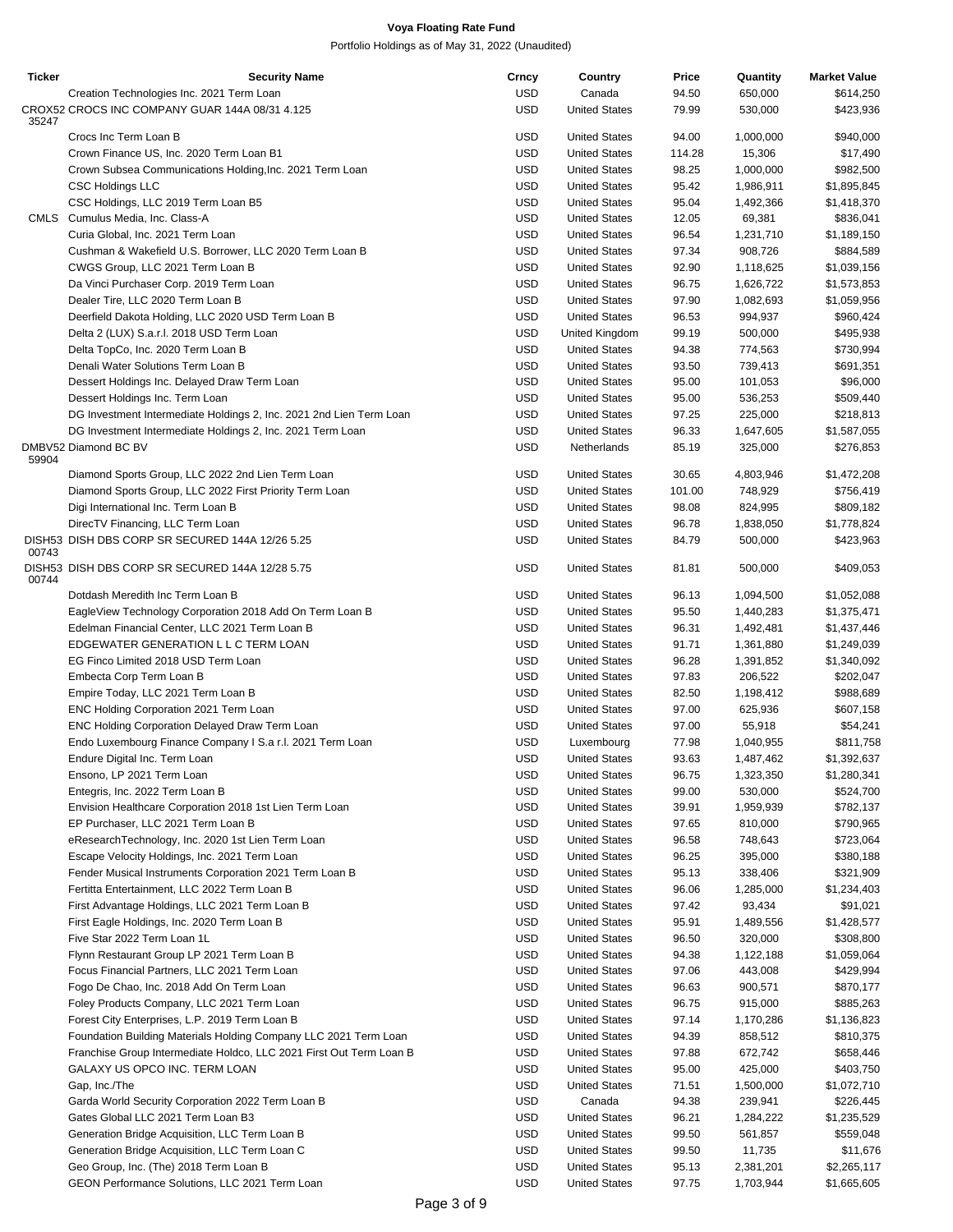| Ticker | <b>Security Name</b>                                         | Crncy      | Country              | Price | Quantity  | <b>Market Value</b> |
|--------|--------------------------------------------------------------|------------|----------------------|-------|-----------|---------------------|
|        | GFLE50 GFL ENVIRONMENTAL INC COMPANY GUAR 144A 08/28 4       | <b>USD</b> | Canada               | 90.23 | 500,000   | \$451,138           |
| 80215  |                                                              |            |                      |       |           |                     |
|        | GFL Environmental Inc. 2020 Term Loan                        | <b>USD</b> | Canada               | 98.91 | 497,481   | \$492,040           |
|        | Glass Mountain Pipeline Holdings, LLC 2021 Exit Term Loan    | <b>USD</b> | <b>United States</b> | 90.50 | 449,344   | \$406,656           |
|        | Global Medical Response, Inc. 2017 Incremental Term Loan     | <b>USD</b> | <b>United States</b> | 95.53 | 1,489,710 | \$1,423,138         |
|        | Global Tel*Link Corporation 2018 1st Lien Term Loan          | <b>USD</b> | <b>United States</b> | 94.57 | 1,746,811 | \$1,652,010         |
|        | Global Tel*Link Corporation 2018 2nd Lien Term Loan          | <b>USD</b> | <b>United States</b> | 93.88 | 1,447,028 | \$1,358,398         |
|        | Gloves Buyer, Inc. 2021 Term Loan                            | <b>USD</b> | <b>United States</b> | 95.00 | 994,974   | \$945,225           |
|        | GOGO Intermediate Holdings LLC Term Loan B                   | <b>USD</b> | <b>United States</b> | 97.15 | 382,113   | \$371,222           |
|        | Golden Entertainment, Inc. 2017 1st Lien Term Loan           | <b>USD</b> | <b>United States</b> | 98.25 | 925,926   | \$909,722           |
|        | GoodRx, Inc. 1st Lien Term Loan                              | <b>USD</b> | <b>United States</b> | 95.75 | 877,009   | \$839,736           |
|        |                                                              |            |                      |       |           |                     |
|        | Grab Holdings Inc Term Loan B                                | <b>USD</b> | Singapore            | 92.85 | 744,987   | \$691,752           |
|        | Granite Holdings US Acquisition Co. 2021 Term Loan B         | <b>USD</b> | <b>United States</b> | 96.54 | 1,493,254 | \$1,441,613         |
| 0166   | GTN529 Gray Escrow II, Inc.                                  | <b>USD</b> | <b>United States</b> | 91.25 | 1,000,000 | \$912,500           |
|        | Gray Television, Inc. 2021 Term Loan D                       | <b>USD</b> | <b>United States</b> | 97.68 | 1,401,488 | \$1,368,953         |
|        |                                                              | <b>USD</b> | <b>United States</b> | 95.14 | 1,708,440 |                     |
|        | Great Outdoors Group, LLC 2021 Term Loan B1                  |            |                      |       |           | \$1,625,367         |
|        | Greenway Health, LLC 2017 1st Lien Term Loan                 | <b>USD</b> | <b>United States</b> | 92.25 | 496,094   | \$457,646           |
|        | GTT Communications, Inc. 2018 USD Term Loan B                | <b>USD</b> | <b>United States</b> | 79.90 | 253,478   | \$202,529           |
|        | Harbor Freight Tools USA, Inc. 2021 Term Loan B              | <b>USD</b> | <b>United States</b> | 92.95 | 2,028,212 | \$1,885,223         |
|        | Harvey Gulf International Marine LLC                         | <b>USD</b> | <b>United States</b> | 8.00  | 4,783     | \$38,264            |
|        | Harvey Gulf International Marine LLC                         | <b>USD</b> | <b>United States</b> | 8.00  | 7,543     | \$60,344            |
|        | Hayward Industries, Inc. 2021 Term Loan                      | <b>USD</b> | <b>United States</b> | 96.96 | 620,760   | \$601,878           |
|        | Heartland Dental, LLC 2021 Incremental Term Loan             | <b>USD</b> | <b>United States</b> | 96.50 | 635,200   | \$612,968           |
|        | Helios Software Holdings, Inc. 2021 USD Term Loan B          | <b>USD</b> | <b>United States</b> | 96.00 | 795,429   | \$763,611           |
|        | Hertz Corporation, (The) 2021 Term Loan B                    | <b>USD</b> | <b>United States</b> | 96.75 | 911,330   | \$881,711           |
|        | Hertz Corporation, (The) 2021 Term Loan C                    | <b>USD</b> | <b>United States</b> | 96.75 | 173,048   | \$167,424           |
|        | HES523 HESS MIDSTREAM OPERATION COMPANY GUAR 144A 02/30 4.25 | <b>USD</b> | <b>United States</b> | 91.91 | 1,000,000 | \$919,105           |
| 3164   |                                                              |            |                      |       |           |                     |
|        | Hexion Holdings Corporation 2022 USD 2nd Lien Term Loan      | <b>USD</b> | <b>United States</b> | 89.50 | 410,000   | \$366,950           |
|        | Hexion Holdings Corporation 2022 USD Term Loan               | <b>USD</b> | <b>United States</b> | 95.13 | 1,405,000 | \$1,336,506         |
|        | HighTower Holdings LLC 2021 Term Loan B                      | <b>USD</b> | <b>United States</b> | 93.75 | 830,825   | \$778,898           |
|        | Hilton Grand Vacations Borrower LLC 2021 Term Loan B         | <b>USD</b> | <b>United States</b> | 97.60 | 1,298,475 | \$1,267,312         |
|        | Hilton Worldwide Finance, LLC 2019 Term Loan B2              | <b>USD</b> | <b>United States</b> | 97.65 | 500,000   | \$488,242           |
|        |                                                              |            |                      |       |           |                     |
|        | Holley Purchaser, Inc. 2021 Delayed Draw Term Loan           | <b>USD</b> | <b>United States</b> | 96.31 | 61,317    | \$59,056            |
|        | Holley Purchaser, Inc. 2021 Term Loan                        | <b>USD</b> | <b>United States</b> | 96.31 | 643,907   | \$620,163           |
|        | Hub International Limited 2018 Term Loan B                   | <b>USD</b> | <b>United States</b> | 96.36 | 1,176,939 | \$1,134,091         |
|        | HUB International Ltd. - TL B3 1L                            | <b>USD</b> | <b>United States</b> | 96.80 | 198,992   | \$192,619           |
|        | Hyland Software, Inc. 2018 1st Lien Term Loan                | <b>USD</b> | <b>United States</b> | 97.88 | 1,384,111 | \$1,354,699         |
|        | I-Logic Technologies Bidco Limited 2021 USD Term Loan B      | <b>USD</b> | <b>United States</b> | 96.90 | 250,521   | \$242,755           |
|        | ICU Medical, Inc. Term Loan B                                | <b>USD</b> | <b>United States</b> | 98.63 | 455,000   | \$448,744           |
|        | iHeartCommunications, Inc. 2020 Incremental Term Loan        | <b>USD</b> | <b>United States</b> | 96.44 | 280,000   | \$270,025           |
|        | iHeartCommunications, Inc. 2020 Term Loan                    | <b>USD</b> | <b>United States</b> | 96.20 | 1,533,849 | \$1,475,508         |
|        | II-VI Incorporated 2021 Term Loan B                          | <b>USD</b> | <b>United States</b> | 97.92 | 895,000   | \$876,354           |
|        | Illuminate Merger Sub Corp. Term Loan                        | <b>USD</b> | <b>United States</b> | 93.50 | 867,825   | \$811,416           |
|        | IMA Financial Group, Inc. Term Loan                          | <b>USD</b> | <b>United States</b> | 96.06 | 753,113   | \$723,459           |
|        | Imperva, Inc. 1st Lien Term Loan                             | <b>USD</b> | <b>United States</b> | 94.60 | 1,471,821 | \$1,392,343         |
|        | Imperva, Inc. 2nd Lien Term Loan                             | <b>USD</b> | <b>United States</b> | 99.63 | 1,368,871 | \$1,363,738         |
|        |                                                              |            |                      |       |           |                     |
|        | Indy US Bidco, LLC 2021 USD Term Loan                        | <b>USD</b> | <b>United States</b> | 97.25 | 990,000   | \$962,775           |
|        | INEOS QUATTRO FINANCE 2 SR SECURED 144A 01/26 3.375          | <b>USD</b> | United Kingdom       | 92.74 | 1,000,000 | \$927,435           |
|        | INEOS Styrolution US Holding LLC 2021 USD Term Loan B        | <b>USD</b> | <b>United States</b> | 97.31 | 686,421   | \$667,973           |
|        | Ineos US Finance LLC 2021 USD Term Loan B                    | <b>USD</b> | <b>United States</b> | 97.13 | 715,000   | \$694,444           |
|        | Informatica LLC 2021 USD Term Loan B                         | <b>USD</b> | <b>United States</b> | 97.50 | 1,620,000 | \$1,579,500         |
|        | Ingram Micro Inc. 2021 Term Loan B                           | <b>USD</b> | <b>United States</b> | 97.38 | 1,409,350 | \$1,372,355         |
|        | Instructure Holdings, Inc. 2021 Term Loan B                  | USD        | <b>United States</b> | 97.50 | 340,000   | \$331,500           |
|        | Intrado Corporation 2017 Term Loan                           | <b>USD</b> | <b>United States</b> | 89.96 | 1,136,044 | \$1,021,966         |
|        | ION Trading Finance Limited 2021 USD Term Loan               | <b>USD</b> | Ireland              | 96.10 | 818,813   | \$786,879           |
|        | IPS Corporation 2021 Delayed Draw Term Loan                  | <b>USD</b> | <b>United States</b> | 95.75 | 106,667   | \$102,133           |
|        | IPS Corporation 2021 Term Loan                               | USD        | <b>United States</b> | 95.75 | 533,333   | \$510,667           |
|        | IQOR COMMON STOCK LX191035                                   | <b>USD</b> | <b>United States</b> | 6.25  | 7,471     | \$46,694            |
|        |                                                              | <b>USD</b> | <b>United States</b> | 97.03 | 1,799,773 |                     |
|        | IRB Holding Corp 2022 Term Loan B                            |            |                      |       |           | \$1,746,341         |
|        | ITT Holdings LLC 2021 Term Loan                              | <b>USD</b> | <b>United States</b> | 96.83 | 860,675   | \$833,420           |
|        | Ivanti Software, Inc. 2021 2nd Lien Term Loan                | <b>USD</b> | <b>United States</b> | 94.50 | 150,000   | \$141,750           |
|        | Ivanti Software, Inc. 2021 Add On Term Loan B                | USD        | <b>United States</b> | 90.92 | 257,400   | \$234,020           |
|        | Ivanti Software, Inc. 2021 Term Loan B                       | <b>USD</b> | <b>United States</b> | 91.45 | 1,553,447 | \$1,420,675         |
|        | Jane Street Group, LLC 2021 Term Loan                        | <b>USD</b> | <b>United States</b> | 96.99 | 1,277,314 | \$1,238,862         |
|        | Jazz Financing Lux S.a.r.I. USD Term Loan                    | <b>USD</b> | Luxembourg           | 98.01 | 1,361,693 | \$1,334,580         |
|        | Jo-Ann Stores, Inc. 2021 Term Loan B1                        | <b>USD</b> | <b>United States</b> | 81.65 | 750,333   | \$612,647           |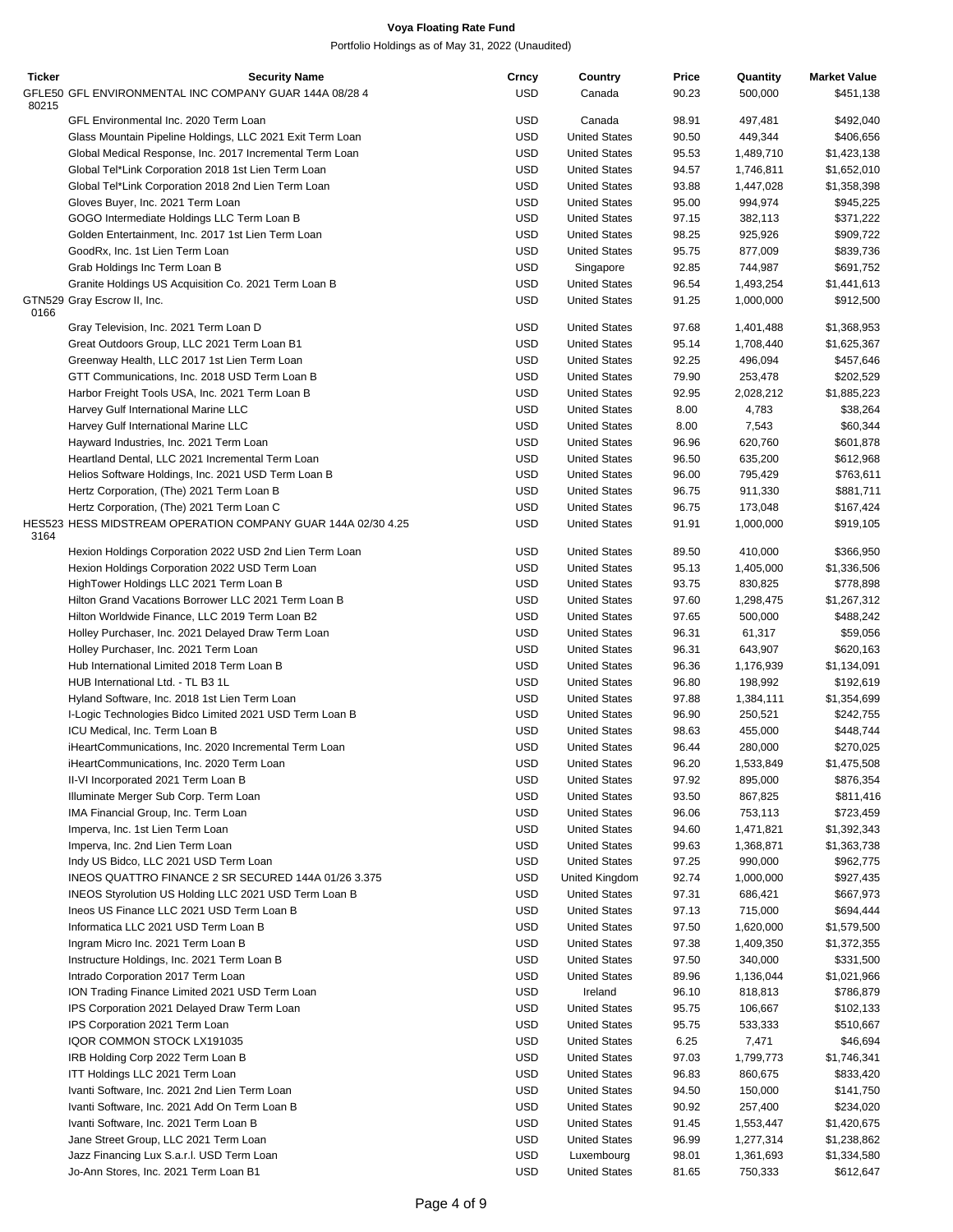| <b>Ticker</b> | <b>Security Name</b>                                         | Crncy      | Country              | Price  | Quantity  | <b>Market Value</b> |
|---------------|--------------------------------------------------------------|------------|----------------------|--------|-----------|---------------------|
|               | K-Mac Holdings Corp 2021 2nd Lien Term Loan                  | <b>USD</b> | <b>United States</b> | 96.00  | 78,000    | \$74,880            |
|               | KBR, Inc. 2020 Term Loan B                                   | <b>USD</b> | <b>United States</b> | 99.64  | 458,425   | \$456,777           |
|               | Kenan Advantage Group, Inc. 2021 Term Loan B1                | <b>USD</b> | <b>United States</b> | 95.33  | 854,756   | \$814,867           |
|               | Kodiak Building Partners Inc. Term Loan B                    | <b>USD</b> | <b>United States</b> | 93.75  | 273,618   | \$256,517           |
|               | KUEHG Corp. 2018 Incremental Term Loan                       | <b>USD</b> |                      |        |           |                     |
|               |                                                              |            | <b>United States</b> | 97.16  | 1,347,381 | \$1,309,064         |
|               | LaserShip, Inc. 2021 2nd Lien Term Loan                      | <b>USD</b> | <b>United States</b> | 97.50  | 150,000   | \$146,250           |
|               | LaserShip, Inc. 2021 Term Loan                               | <b>USD</b> | <b>United States</b> | 95.67  | 995,000   | \$951,884           |
|               | Latham Pool Products, Inc. 2022 Term Loan B                  | <b>USD</b> | <b>United States</b> | 96.88  | 680,000   | \$658,750           |
|               | LBM Acquisition LLC Term Loan B                              | <b>USD</b> | <b>United States</b> | 91.75  | 1,787,340 | \$1,639,884         |
|               | Leaf Home Solutions LLC 2022 Term Loan B                     | <b>USD</b> | <b>United States</b> | 87.00  | 920,000   | \$800,400           |
|               | Les Schwab Tire Centers Term Loan B                          | <b>USD</b> | <b>United States</b> | 96.69  | 1,371,319 | \$1,325,894         |
|               | Leslies Poolmart, Inc. 2021 Term Loan B                      | <b>USD</b> | <b>United States</b> | 96.56  | 639,256   | \$617,281           |
|               | Level 3 Financing Inc. 2019 Term Loan B                      | <b>USD</b> | <b>United States</b> | 96.21  | 750,000   | \$721,562           |
|               |                                                              |            |                      |        |           |                     |
| 3261          | LGIH520 LGI HOMES INC COMPANY GUAR 144A 07/29 4              | <b>USD</b> | <b>United States</b> | 84.47  | 1,000,000 | \$844,695           |
|               | Lifescan Global Corporation 2018 1st Lien Term Loan          | <b>USD</b> | <b>United States</b> | 93.50  | 1,287,477 | \$1,203,791         |
|               |                                                              |            |                      |        |           |                     |
|               | LogMeln, Inc. Term Loan B                                    | <b>USD</b> | <b>United States</b> | 86.71  | 2,577,475 | \$2,234,885         |
|               | Longview Power LLC                                           | <b>USD</b> | <b>United States</b> | 10.67  | 102,480   | \$1,093,154         |
|               | Lonza Group AG USD Term Loan B                               | <b>USD</b> | Luxembourg           | 93.03  | 416,855   | \$387,805           |
|               | LSFO52 LSF11 A5 Holdco LLC                                   | <b>USD</b> | <b>United States</b> | 85.68  | 2,000,000 | \$1,713,660         |
| 72648         |                                                              |            |                      |        |           |                     |
|               | LSF11 A5 Holdco LLC Term Loan                                | <b>USD</b> | <b>United States</b> | 95.88  | 500,000   | \$479,375           |
|               | Lucid Energy Group II Borrower, LLC 2021 Term Loan           | <b>USD</b> | <b>United States</b> | 96.94  | 1,745,625 | \$1,692,165         |
|               | M53728 MACY S RETAIL HLDGS LLC COMPANY GUAR 144A 03/30 5.875 | <b>USD</b> | <b>United States</b> | 91.43  | 220,000   | \$201,153           |
| 41            |                                                              |            |                      |        |           |                     |
|               | Madison IAQ LLC Term Loan                                    | <b>USD</b> | <b>United States</b> | 95.21  | 498,744   | \$474,845           |
|               | Magenta Buyer LLC 2021 USD 1st Lien Term Loan                | <b>USD</b> | <b>United States</b> | 92.38  | 1,381,180 | \$1,275,865         |
|               | Magenta Buyer LLC 2021 USD 2nd Lien Term Loan                | <b>USD</b> | <b>United States</b> | 93.50  | 560,000   | \$523,600           |
|               | MajorDrive Holdings IV LLC Term Loan B                       | <b>USD</b> | <b>United States</b> | 92.75  | 1,251,488 | \$1,160,755         |
|               | MTCG5 Match Group Holdings II LLC                            | <b>USD</b> | <b>United States</b> | 85.22  | 835,000   | \$711,608           |
| 264627        |                                                              |            |                      |        |           |                     |
|               | McGraw-Hill Global Education Holdings, LLC 2021 Term Loan    | <b>USD</b> | <b>United States</b> | 95.28  | 1,228,825 | \$1,170,763         |
|               |                                                              | <b>USD</b> | <b>United States</b> |        |           |                     |
|               | Medallion Midland Acquisition, LLC 2021 Term Loan            |            |                      | 97.13  | 730,544   | \$709,541           |
|               | Mediaocean LLC 2021 Term Loan                                | <b>USD</b> | <b>United States</b> | 96.00  | 345,000   | \$331,200           |
|               | Medline Borrower, LP USD Term Loan B                         | <b>USD</b> | <b>United States</b> | 96.49  | 1,090,000 | \$1,051,698         |
|               | Mens Wearhouse, Inc. (The) 2020 Take Back Term Loan          | <b>USD</b> | <b>United States</b> | 97.00  | 622,470   | \$603,796           |
|               | Mens Wearhouse, Inc. (The) 2020 Term Loan                    | <b>USD</b> | <b>United States</b> | 100.00 | 205,190   | \$205,190           |
|               | MH Sub I, LLC 2020 Incremental Term Loan                     | <b>USD</b> | <b>United States</b> | 97.19  | 1,668,769 | \$1,621,835         |
|               | MH Sub I, LLC 2021 2nd Lien Term Loan                        | <b>USD</b> | <b>United States</b> | 96.92  | 615,000   | \$596,038           |
|               | Michaels Companies, Inc. 2021 Term Loan B                    | <b>USD</b> | <b>United States</b> | 86.45  | 1,067,684 | \$923,013           |
|               | Milano Acquisition Corp Term Loan B                          | <b>USD</b> | <b>United States</b> | 98.00  | 1,585,470 | \$1,553,760         |
|               |                                                              |            |                      |        |           |                     |
|               | Mister Car Wash Holdings, Inc. 2019 Term Loan B              | <b>USD</b> | <b>United States</b> | 97.06  | 733,234   | \$711,696           |
|               | Mitchell International, Inc. 2021 Term Loan B                | <b>USD</b> | <b>United States</b> | 95.38  | 785,000   | \$748,694           |
|               | MJH Healthcare Holdings, LLC 2022 Term Loan B                | USD        | <b>United States</b> | 95.50  | 370,000   | \$353,350           |
|               | MKS Instruments, Inc. 2022 USD Term Loan B 1L                | USD        | <b>United States</b> | 98.75  | 1,495,000 | \$1,476,313         |
|               | Moran Foods, LLC 2020 2nd Lien Term Loan                     | USD        | <b>United States</b> | 66.50  | 1,964,352 | \$1,306,294         |
|               | Moran Foods, LLC 2020 Term Loan                              | <b>USD</b> | <b>United States</b> | 88.00  | 1,417,823 | \$1,247,684         |
|               | <b>MOTION FINCO SARL USD TERM LOAN B1</b>                    | <b>USD</b> | Luxembourg           | 95.15  | 497,503   | \$473,383           |
|               | MZDM5 Mozart Debt Merger Sub, Inc.                           | USD        | <b>United States</b> | 88.71  | 715,000   | \$634,277           |
| 272644        |                                                              |            |                      |        |           |                     |
|               | MPH Acquisition Holdings LLC 2021 Term Loan B                | USD        | <b>United States</b> | 95.00  | 1,425,331 | \$1,354,065         |
|               | Naked Juice LLC 2nd Lien Term Loan                           | <b>USD</b> | <b>United States</b> | 95.75  | 365,000   | \$349,488           |
|               | Naked Juice LLC Term Loan                                    | USD        | <b>United States</b> |        | 615,000   | \$585,634           |
|               |                                                              |            |                      | 95.23  |           |                     |
|               | NASCAR Holdings, Inc Term Loan B                             | USD        | <b>United States</b> | 98.25  | 662,976   | \$651,374           |
|               | National Mentor Holdings, Inc. 2021 2nd Lien Term Loan       | <b>USD</b> | <b>United States</b> | 94.00  | 150,000   | \$141,000           |
|               | National Mentor Holdings, Inc. 2021 Term Loan                | <b>USD</b> | <b>United States</b> | 89.85  | 1,773,914 | \$1,593,861         |
|               | National Mentor Holdings, Inc. 2021 Term Loan C              | USD        | <b>United States</b> | 89.85  | 59,728    | \$53,666            |
|               | Nautilus Power, LLC Term Loan B                              | <b>USD</b> | <b>United States</b> | 81.38  | 2,539,970 | \$2,066,900         |
|               | NAVEX TopCo, Inc. 2018 2nd Lien Term Loan                    | USD        | <b>United States</b> | 98.63  | 202,894   | \$200,104           |
|               | NFP Corp. 2020 Term Loan                                     | <b>USD</b> | <b>United States</b> | 95.06  | 1,309,069 | \$1,244,433         |
|               |                                                              |            |                      |        |           |                     |
|               | NIC Acquisition Corp. Second Lien Term Loan                  | USD        | <b>United States</b> | 91.44  | 190,000   | \$173,731           |
|               | NorthRiver Midstream Finance LP 2018 Term Loan B             | USD        | Canada               | 97.80  | 795,876   | \$778,384           |
|               | Northstar Group Services, INC. 2020 Term Loan B              | <b>USD</b> | <b>United States</b> | 98.88  | 556,570   | \$550,308           |
|               | Numericable Group SA USD Term Loan B11                       | <b>USD</b> | France               | 94.08  | 627,987   | \$590,831           |
|               | Olaplex, Inc 2022 Term Loan                                  | USD        | <b>United States</b> | 97.25  | 520,000   | \$505,700           |
|               | Olympus Water US Holding Corporation 2021 USD Term Loan B    | <b>USD</b> | <b>United States</b> | 95.75  | 1,271,813 | \$1,217,760         |
|               | OneDigital Borrower LLC 2021 Term Loan                       | <b>USD</b> | <b>United States</b> | 95.75  | 2,369,930 | \$2,269,208         |
|               | OTEX52 OPEN TEXT CORP COMPANY GUAR 144A 12/29 3.875          | <b>USD</b> | Canada               | 91.67  | 1,000,000 | \$916,700           |
| 99728         |                                                              |            |                      |        |           |                     |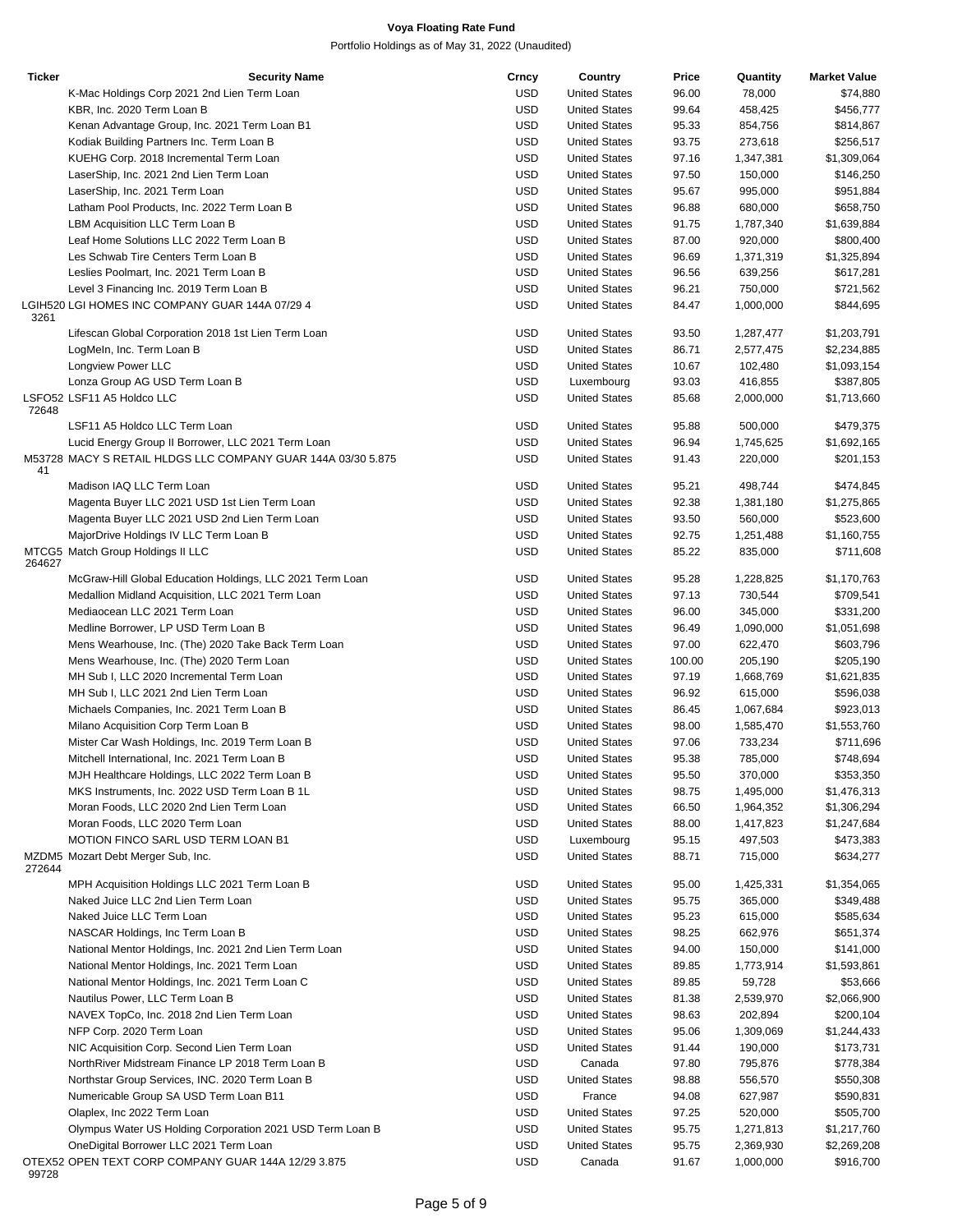| <b>Ticker</b> | <b>Security Name</b>                                                  | Crncy      | Country              | Price | Quantity  | <b>Market Value</b> |
|---------------|-----------------------------------------------------------------------|------------|----------------------|-------|-----------|---------------------|
|               | Oryx Midstream Services Permian Basin LLC Term Loan B                 | USD        | <b>United States</b> | 97.04 | 877,800   | \$851,779           |
|               | Owens & Minor, Inc. 2022 Term Loan B                                  | <b>USD</b> | <b>United States</b> | 99.13 | 450,000   | \$446,063           |
|               | Pacific Bells, LLC Term Loan B                                        | <b>USD</b> | <b>United States</b> | 96.38 | 549,431   | \$529,515           |
|               | Pacific Dental Services, LLC 2021 Term Loan                           | <b>USD</b> | <b>United States</b> | 96.38 | 640,163   | \$616,957           |
|               | Packaging Coordinators Midco, Inc. 2020 1st Lien Term Loan            | <b>USD</b> | <b>United States</b> | 96.65 | 757,325   | \$731,923           |
|               | Padagis LLC Term Loan B                                               | <b>USD</b> | <b>United States</b> | 97.00 | 250,000   | \$242,500           |
|               | Panther Commercial Holdings L.P Term Loan                             | <b>USD</b> | <b>United States</b> | 96.63 | 1,057,013 | \$1,021,338         |
|               | Parexel International Corporation 2021 1st Lien Term Loan             | <b>USD</b> | <b>United States</b> | 97.05 | 1,000,000 | \$970,469           |
|               | Pathway Vet Alliance LLC 2021 Term Loan                               | <b>USD</b> | <b>United States</b> | 95.69 | 1,008,974 | \$965,462           |
|               | Paysafe Holdings (US) Corp USD Term Loan B1                           | <b>USD</b> | <b>United States</b> | 92.50 | 741,031   | \$685,453           |
|               | PECF USS Intermediate Holding III Corporation Term Loan B             | <b>USD</b> | <b>United States</b> | 94.56 | 773,063   | \$731,027           |
|               | Pediatric Associates Holding Company, LLC 2021 Term Loan B            | <b>USD</b> | <b>United States</b> | 95.75 | 833,684   | \$798,253           |
|               |                                                                       |            | <b>United States</b> |       |           |                     |
|               | Pediatric Associates Holding Company, LLC 2022 Delayed Draw Term loan | USD        |                      | 95.75 | 126,316   | \$120,947           |
|               | PELOTON INTERACTIVE INC TERM LOAN                                     | <b>USD</b> | <b>United States</b> | 97.25 | 290,000   | \$282,025           |
|               | PENN NATIONAL GAMING, INC. 2022 TERM LOAN B                           | <b>USD</b> | <b>United States</b> | 98.11 | 370,000   | \$362,996           |
|               | Peraton Corp. Term Loan B                                             | <b>USD</b> | <b>United States</b> | 97.17 | 3,280,880 | \$3,187,922         |
|               | Perrigo Investments, LLC Term Loan B                                  | <b>USD</b> | Ireland              | 98.25 | 580,000   | \$569,850           |
|               | Petco Animal Supplies, Inc. 2021 Term Loan B                          | <b>USD</b> | <b>United States</b> | 95.35 | 997,481   | \$951,098           |
|               | Petmate Incremental Term Loan B                                       | USD        | <b>United States</b> | 89.80 | 798,000   | \$716,604           |
|               | PetVet Care Centers, LLC 2021 Term Loan B3                            | <b>USD</b> | <b>United States</b> | 96.75 | 974,987   | \$943,300           |
|               | Phoenix Guarantor Inc 2020 Term Loan B                                | <b>USD</b> | <b>United States</b> | 96.38 | 1,323,648 | \$1,275,666         |
|               | Phoenix Guarantor Inc 2021 Term Loan B3                               | <b>USD</b> | <b>United States</b> | 96.38 | 1,183,075 | \$1,140,188         |
|               | Physician Partners LLC Term Loan                                      | <b>USD</b> | <b>United States</b> | 95.63 | 404,717   | \$387,011           |
|               | Pilot Travel Centers LLC 2021 Term Loan B                             | <b>USD</b> | <b>United States</b> | 96.97 | 1,243,750 | \$1,206,049         |
|               | Ping Identity Corporation 2021 Term Loan B                            | <b>USD</b> | <b>United States</b> | 97.75 | 230,000   | \$224,825           |
|               | Planview Parent, Inc. Term Loan                                       | <b>USD</b> | <b>United States</b> | 96.58 | 1,150,438 | \$1,111,131         |
|               | Plastipak Packaging, Inc. 2021 Term Loan B                            | <b>USD</b> | <b>United States</b> | 96.95 | 716,385   | \$694,558           |
|               | Plaze, Inc. 2020 Incremental Term Loan                                | <b>USD</b> | <b>United States</b> | 95.00 | 724,319   | \$688,103           |
|               | Pluto Acquisition I, Inc. 2021 1st Lien Term Loan                     | USD        | <b>United States</b> | 95.25 | 1,305,162 | \$1,243,167         |
|               | PMHC II, Inc. 2022 Term Loan B                                        | <b>USD</b> | <b>United States</b> | 90.00 | 1,650,000 | \$1,485,000         |
|               | PointClickCare Technologies, Inc. 2022 Term Loan B                    | <b>USD</b> | Canada               | 97.75 | 615,000   | \$601,163           |
|               | PointClickCare Technologies, Inc. Term Loan B                         | <b>USD</b> | Canada               | 96.25 | 246,877   | \$237,619           |
|               | Polar US Borrower, LLC 2018 1st Lien Term Loan                        | USD        | <b>United States</b> | 95.63 | 1,110,910 | \$1,062,307         |
|               | Polaris Newco LLC USD Term Loan B                                     | <b>USD</b> | <b>United States</b> | 95.95 | 1,346,978 | \$1,292,377         |
|               | Portillos Holdings, LLC 2019 1st Lien Term Loan B3                    | USD        | <b>United States</b> | 98.50 | 994,898   | \$979,974           |
|               | Potters Industries, LLC Term Loan B                                   | <b>USD</b> | <b>United States</b> | 98.00 | 306,900   | \$300,762           |
|               | PQ Corporation 2021 Term Loan B                                       | <b>USD</b> |                      |       |           |                     |
|               | PRAA52 PRA GROUP INC COMPANY GUAR 144A 10/29 5                        |            | <b>United States</b> | 97.33 | 501,213   | \$487,805           |
| 61666         |                                                                       | <b>USD</b> | <b>United States</b> | 90.03 | 1,000,000 | \$900,315           |
|               | Pre-Paid Legal Services, Inc. 2021 2nd Lien Term Loan                 | USD        | <b>United States</b> | 98.25 | 100,000   | \$98,250            |
|               | Pre-Paid Legal Services, Inc. 2021 Term Loan                          | <b>USD</b> | <b>United States</b> | 96.78 | 1,250,000 | \$1,209,765         |
|               | Press Ganey Holdings, Inc. 2022 Incremental Term Loan                 | <b>USD</b> | <b>United States</b> | 95.31 | 665,000   | \$633,828           |
|               | Pretium PKG Holdings, Inc. 2021 1st Lien Term Loan                    | USD        | <b>United States</b> | 93.50 | 1,341,638 | \$1,254,431         |
|               | Pretium PKG Holdings, Inc. 2021 2nd Lien Term Loan                    | <b>USD</b> | <b>United States</b> | 88.83 | 280,000   | \$248,733           |
|               | Primary Products Finance LLC Term Loan                                | USD        | <b>United States</b> | 98.56 | 1,115,000 | \$1,098,972         |
|               | Pro Mach Group, Inc. 2021 Delayed Draw Term Loan                      |            | <b>United States</b> |       |           |                     |
|               |                                                                       | <b>USD</b> |                      | 97.04 | 66,816    | \$64,836            |
|               | Pro Mach Group, Inc. 2021 Term Loan B                                 | USD        | <b>United States</b> | 97.04 | 970,751   | \$941,993           |
|               | Proampac PG Borrower LLC 2020 Term Loan                               | USD        | <b>United States</b> | 95.55 | 1,244,972 | \$1,189,571         |
|               | Project Leopard Holdings, Inc. 2019 Term Loan                         | USD        | <b>United States</b> | 99.45 | 2,259,696 | \$2,247,268         |
|               | Project Ruby Ultimate Parent Corp. 2021 Term Loan                     | <b>USD</b> | <b>United States</b> | 96.34 | 1,400,850 | \$1,349,632         |
|               | Proofpoint, Inc. 1st Lien Term Loan                                   | USD        | <b>United States</b> | 96.17 | 997,500   | \$959,263           |
|               | PUG LLC USD Term Loan                                                 | <b>USD</b> | <b>United States</b> | 95.38 | 494,937   | \$472,046           |
|               | Quest Software US Holdings Inc. 2022 2nd Lien Term Loan               | USD        | <b>United States</b> | 94.00 | 610,000   | \$573,400           |
|               | Rackspace Technology Global, Inc. 2021 Term Loan                      | USD        | <b>United States</b> | 95.63 | 1,591,369 | \$1,521,747         |
|               | Radiate Holdco, LLC 2021 Term Loan B                                  | USD        | <b>United States</b> | 97.34 | 1,955,100 | \$1,903,169         |
|               | RealPage, Inc. Term Loan B 1L                                         | USD        | <b>United States</b> | 96.19 | 782,070   | \$752,308           |
|               | Redstone Buyer LLC 2021 Term Loan                                     | USD        | <b>United States</b> | 93.00 | 2,926,048 | \$2,721,225         |
|               | Refficiency Holdings LLC 2021 Delayed Draw Term Loan                  | <b>USD</b> | <b>United States</b> | 96.50 | 48,435    | \$46,740            |
|               | Refficiency Holdings LLC 2021 Term Loan                               | USD        | <b>United States</b> | 96.50 | 248,739   | \$240,033           |
|               | RegionalCare Hospital Partners Holdings, Inc. 2018 Term Loan B        | USD        | <b>United States</b> | 96.46 | 2,132,803 | \$2,057,355         |
|               | Renaissance Holding Corp. 2022 Incremental Term Loan                  | USD        | <b>United States</b> | 98.00 | 220,000   | \$215,600           |
|               | Rent-A-Center, Inc. 2021 First Lien Term Loan B                       | USD        | <b>United States</b> | 94.08 | 1,001,358 | \$942,058           |
|               | Research Now Group, Inc. 2017 1st Lien Term Loan                      | USD        | <b>United States</b> | 94.47 | 1,496,094 | \$1,413,342         |
|               | Resonetics, LLC 2021 Term Loan                                        | USD        | <b>United States</b> | 96.00 | 482,575   | \$463,272           |
|               | Restoration Hardware, Inc. Term Loan B                                | USD        | <b>United States</b> | 92.17 | 529,412   | \$487,941           |
|               | Reynolds Group Holdings Inc. 2020 Term Loan B2                        | <b>USD</b> | <b>United States</b> | 95.53 | 1,424,394 | \$1,360,741         |
|               | Reynolds Group Holdings Inc. 2021 Term Loan B                         | <b>USD</b> | <b>United States</b> | 95.78 | 1,376,205 | \$1,318,145         |
|               | Riverbed Technology, Inc.                                             | <b>USD</b> | <b>United States</b> | 7.70  | 6,829     | \$52,583            |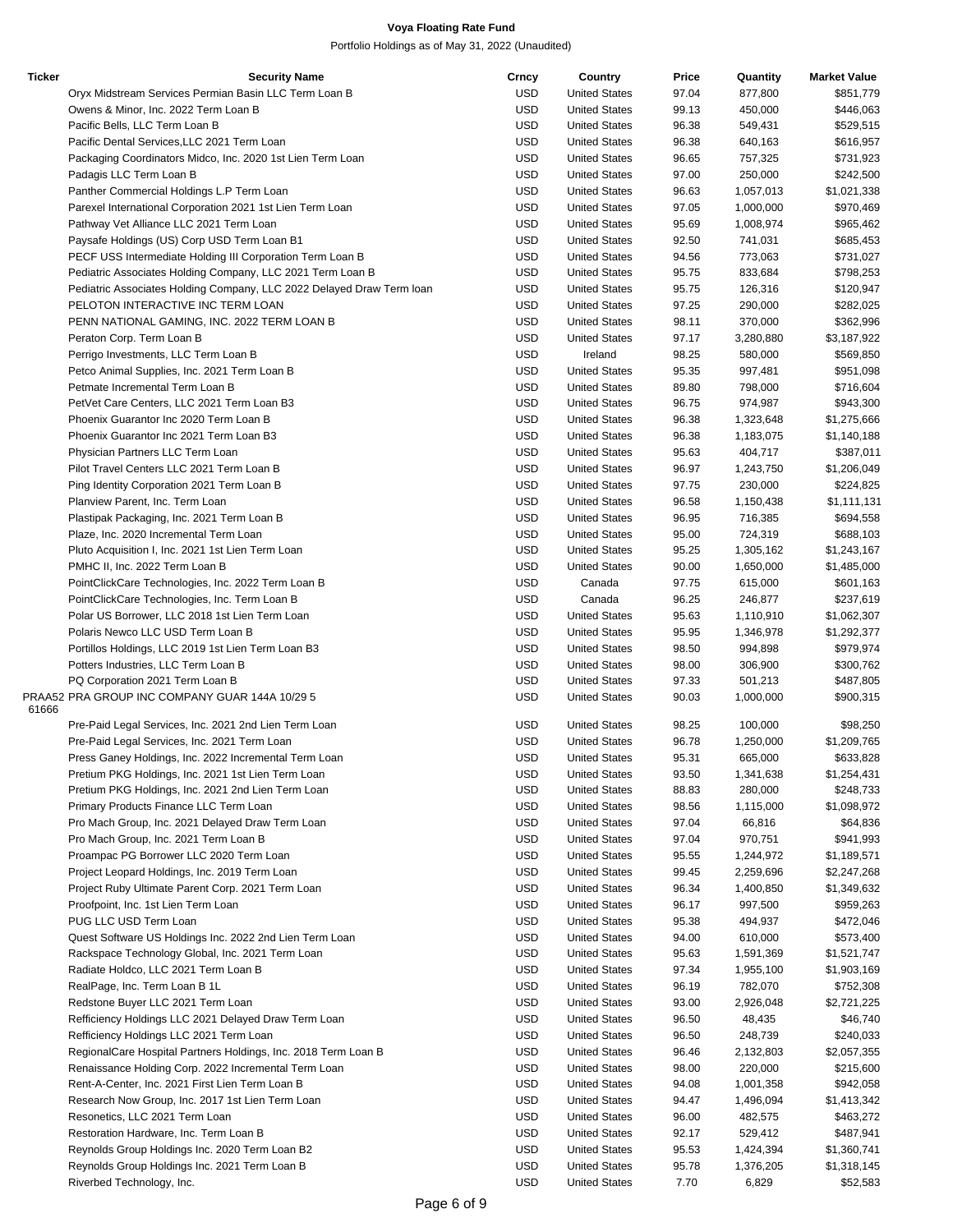| <b>Ticker</b> | <b>Security Name</b>                                                   | Crncy      | Country              | Price | Quantity   | <b>Market Value</b> |
|---------------|------------------------------------------------------------------------|------------|----------------------|-------|------------|---------------------|
|               | Riverbed Technology, Inc. 2021 PIK Exit Term Loan                      | <b>USD</b> | <b>United States</b> | 71.67 | 1,423,000  | \$1,019,817         |
|               | Rocket Software, Inc. 2018 Term Loan                                   | <b>USD</b> | <b>United States</b> | 96.84 | 1,538,249  | \$1,489,699         |
|               | Rocket Software, Inc. 2021 USD Incremental Term Loan B                 | <b>USD</b> | <b>United States</b> | 96.60 | 1,312,569  | \$1,267,941         |
|               | Rockwood Service Corporation 2020 Term Loan                            | <b>USD</b> | <b>United States</b> | 98.56 | 980,891    | \$966,791           |
|               | Rough Country, LLC 2021 2nd Lien Term Loan                             | <b>USD</b> | <b>United States</b> | 97.17 | 425,000    | \$412,958           |
|               | Rough Country, LLC 2021 Term Loan                                      | <b>USD</b> | <b>United States</b> | 96.25 | 488,813    | \$470,482           |
|               | RV Retailer, LLC Term Loan B                                           | <b>USD</b> | <b>United States</b> | 90.00 | 1,333,148  | \$1,199,834         |
|               | RxBenefits, Inc. 2020 Term Loan                                        | <b>USD</b> | <b>United States</b> | 97.00 | 756,707    | \$734,006           |
|               | Ryan Specialty Group, LLC Term Loan                                    | <b>USD</b> | <b>United States</b> | 98.25 | 496,222    | \$487,538           |
|               | Samsonite International S.A. 2020 Incremental Term Loan B2             | <b>USD</b> | Luxembourg           | 97.83 | 278,361    | \$272,315           |
|               | Sandvine Corporation 2018 1st Lien Term Loan                           | <b>USD</b> | Canada               | 97.25 | 250,000    | \$243,125           |
|               | Savage Enterprises LLC 2021 Term Loan B                                | <b>USD</b> | <b>United States</b> | 97.56 | 787,038    | \$767,854           |
|               | Save-A-Lot, Inc. / Moran Foods                                         | <b>USD</b> | <b>United States</b> | 0.00  | 88,701     | \$0                 |
|               |                                                                        | <b>USD</b> | <b>United States</b> | 96.30 | 895,000    | \$861,857           |
|               | Scientific Games Holdings LP 2022 USD Term Loan B                      |            |                      |       |            |                     |
|               | Scientific Games International, Inc. 2022 USD Term Loan                | <b>USD</b> | <b>United States</b> | 97.29 | 1,000,000  | \$972,917           |
|               | Seattle Spinco, Inc. USD Term Loan B3                                  | <b>USD</b> | <b>United States</b> | 95.25 | 470,895    | \$448,527           |
|               | Securus Technologies Holdings, Inc. 2017 1st Lien Term Loan            | <b>USD</b> | <b>United States</b> | 92.24 | 793,240    | \$731,665           |
|               | Sedgwick Claims Management Services, Inc. 2018 Term Loan B             | <b>USD</b> | <b>United States</b> | 96.00 | 1,714,944  | \$1,646,346         |
|               | Service Logic Acquisition, Inc Delayed Draw Term Loan                  | <b>USD</b> | <b>United States</b> | 96.00 | 90,963     | \$87,324            |
|               | Service Logic Acquisition, Inc Term Loan                               | <b>USD</b> | <b>United States</b> | 96.00 | 1,093,643  | \$1,049,897         |
|               | Setanta Aircraft Leasing Designated Activity Compa Term Loan B         | <b>USD</b> | Ireland              | 97.63 | 560,000    | \$546,700           |
|               | Sigma Bidco B.V. 2018 USD Term Loan B                                  | <b>USD</b> | Netherlands          | 87.63 | 1,081,203  | \$947,404           |
|               | Sinclair Television Group Inc. Term Loan B2B                           | <b>USD</b> | <b>United States</b> | 95.06 | 159,948    | \$152,051           |
|               | Skopima Merger Sub Inc. Term Loan B                                    | <b>USD</b> | <b>United States</b> | 95.25 | 1,126,825  | \$1,073,301         |
|               | Smyrna Ready Mix Concrete, LLC Term Loan B                             | <b>USD</b> | <b>United States</b> | 96.75 | 770,000    | \$744,975           |
|               | SAH528 Sonic Automotive, Inc.                                          | <b>USD</b> | <b>United States</b> | 89.05 | 1,000,000  | \$890,490           |
| 2342          |                                                                        |            |                      |       |            |                     |
|               | SonicWall US Holdings Inc. 1st Lien Term Loan                          | <b>USD</b> | <b>United States</b> | 96.71 | 1,370,778  | \$1,325,657         |
|               | Sotera Health Holdings, LLC 2021 Term Loan                             | <b>USD</b> | <b>United States</b> | 97.31 | 1,035,000  | \$1,007,184         |
|               | Southwestern Energy Company 2021 Term Loan                             | <b>USD</b> | <b>United States</b> | 99.00 | 446,375    | \$441,911           |
|               | Sovos Compliance, LLC 2021 Delayed Draw Term Loan                      | <b>USD</b> | <b>United States</b> | 97.25 | 101,610    | \$98,815            |
|               | Sovos Compliance, LLC 2021 Term Loan                                   | <b>USD</b> | <b>United States</b> | 97.25 | 586,919    | \$570,779           |
|               | Spa Holdings 3 Oy USD Term Loan B                                      | <b>USD</b> | Finland              | 96.75 | 485,118    | \$469,352           |
|               | Sparta U.S. HoldCo LLC 2021 Term Loan                                  | <b>USD</b> | <b>United States</b> | 98.50 | 1,765,575  | \$1,739,091         |
|               | Specialty Building Products Holdings, LLC 2021 Term Loan B             | <b>USD</b> | <b>United States</b> | 94.00 | 1,200,000  | \$1,128,000         |
|               | SRAM, LLC 2021 Term Loan B                                             | <b>USD</b> | <b>United States</b> | 96.63 | 926,471    | \$895,202           |
|               | SRS Distribution Inc. 2021 Term Loan B                                 | <b>USD</b> | <b>United States</b> | 95.29 | 834,050    | \$794,780           |
|               | ST GEO WARE + TR CO OF CAL INC 2022 TERM LOAN                          | <b>USD</b> | <b>United States</b> | 98.50 | 900,000    | \$886,500           |
|               | Standard Industries Inc. 2021 Term Loan B                              | <b>USD</b> | <b>United States</b> | 98.29 | 1,336,086  | \$1,313,262         |
|               | Staples, Inc. 7 Year Term Loan                                         | <b>USD</b> | <b>United States</b> | 92.16 | 1,323,478  | \$1,219,667         |
|               | Star US Bidco LLC Term Loan B                                          | <b>USD</b> | <b>United States</b> | 97.50 | 280,558    | \$273,544           |
|               | Starfruit Finco B.V 2018 USD Term Loan B                               | <b>USD</b> | Netherlands          | 96.96 | 630,731    | \$611,546           |
|               | Stars Group Holdings B.V. (The) 2018 USD Incremental Term Loan         | USD        | Netherlands          | 97.95 | 667,329    | \$653,625           |
|               | SSIXX State Street Institutional Liquid Reserves Fund - Premier Class  | <b>USD</b> | <b>United States</b> | 1.00  | 16,499,650 | \$16,501,300        |
|               | SXC519 SUNCOKE ENERGY INC SR SECURED 144A 06/29 4.875                  | USD        | <b>United States</b> | 89.18 | 1,000,000  | \$891,800           |
| 9935          |                                                                        |            |                      |       |            |                     |
|               | SUNSHINE INVESTMENTS BV 2022 USD TERM LOAN                             | USD        | Netherlands          | 99.06 | 960,000    | \$951,000           |
|               | Sunshine Investments B.V. USD Term Loan B3                             | <b>USD</b> | Netherlands          | 99.63 | 1,313,386  | \$1,308,460         |
|               | Surgery Center Holdings, Inc. 2021 Term Loan                           | <b>USD</b> | <b>United States</b> | 96.07 | 1,185,469  | \$1,138,873         |
|               | SurveyMonkey Inc. 2018 Term Loan B                                     | <b>USD</b> | <b>United States</b> | 97.50 | 0          | \$0                 |
|               | SYNIVERSE HOLDINGS, LLC 2022 TERM LOAN                                 | <b>USD</b> | <b>United States</b> | 91.00 | 890,000    | \$809,900           |
|               | Tacala, LLC 1st Lien Term Loan                                         | <b>USD</b> | <b>United States</b> | 95.40 | 979,692    | \$934,626           |
|               | Tecomet Inc. 2017 Repriced Term Loan                                   | <b>USD</b> | <b>United States</b> | 90.25 | 492,125    | \$444,143           |
|               | Telesat Canada Term Loan B5                                            | <b>USD</b> | <b>United States</b> | 72.29 | 3,479,765  | \$2,515,581         |
|               |                                                                        | <b>USD</b> |                      |       |            |                     |
| 3517          | TPX526 Tempur Sealy International, Inc.                                |            | <b>United States</b> | 83.56 | 835,000    | \$697,684           |
|               | Tenable Holdings, Inc. Term Loan B                                     | USD        | <b>United States</b> | 97.00 | 354,113    | \$343,489           |
|               | Tenneco, Inc. 2018 Term Loan B                                         | USD        | <b>United States</b> | 95.67 | 795,887    | \$761,399           |
|               | The Enterprise Development Authority Term Loan B                       | USD        | <b>United States</b> | 97.50 | 710,645    | \$692,879           |
|               | The Knot Worldwide Inc. 2022 Term Loan                                 | USD        | <b>United States</b> | 98.25 | 1,101,785  | \$1,082,504         |
|               | The Oneida Group (formerly EveryWare Global, Inc.)                     | <b>USD</b> | <b>United States</b> | 0.01  | 42,856     | \$429               |
|               |                                                                        |            |                      |       |            |                     |
|               | Thor Industries, Inc. 2021 USD Term Loan                               | <b>USD</b> | <b>United States</b> | 98.33 | 557,826    | \$548,529           |
|               | Tiger Acquisition, LLC 2021 Term Loan                                  | <b>USD</b> | <b>United States</b> | 90.83 | 491,288    | \$446,227           |
|               | Tosca Services, LLC 2021 Term Loan                                     | USD        | <b>United States</b> | 95.50 | 353,212    | \$337,317           |
|               | Trader Interactive, LLC 2021 Term Loan B                               | USD        | <b>United States</b> | 98.25 | 520,488    | \$511,379           |
|               | Trans Union, LLC 2021 Term Loan B6                                     | USD        | <b>United States</b> | 97.90 | 1,628,377  | \$1,594,181         |
|               | TransMontaigne Operating Company L.P. Term Loan B                      | <b>USD</b> | <b>United States</b> | 97.18 | 801,181    | \$778,577           |
|               | Travelport Finance (Luxembourg) S.a.r.l. 2020 Super Priority Term Loan | USD        | Luxembourg           | 99.33 | 56,739     | \$56,356            |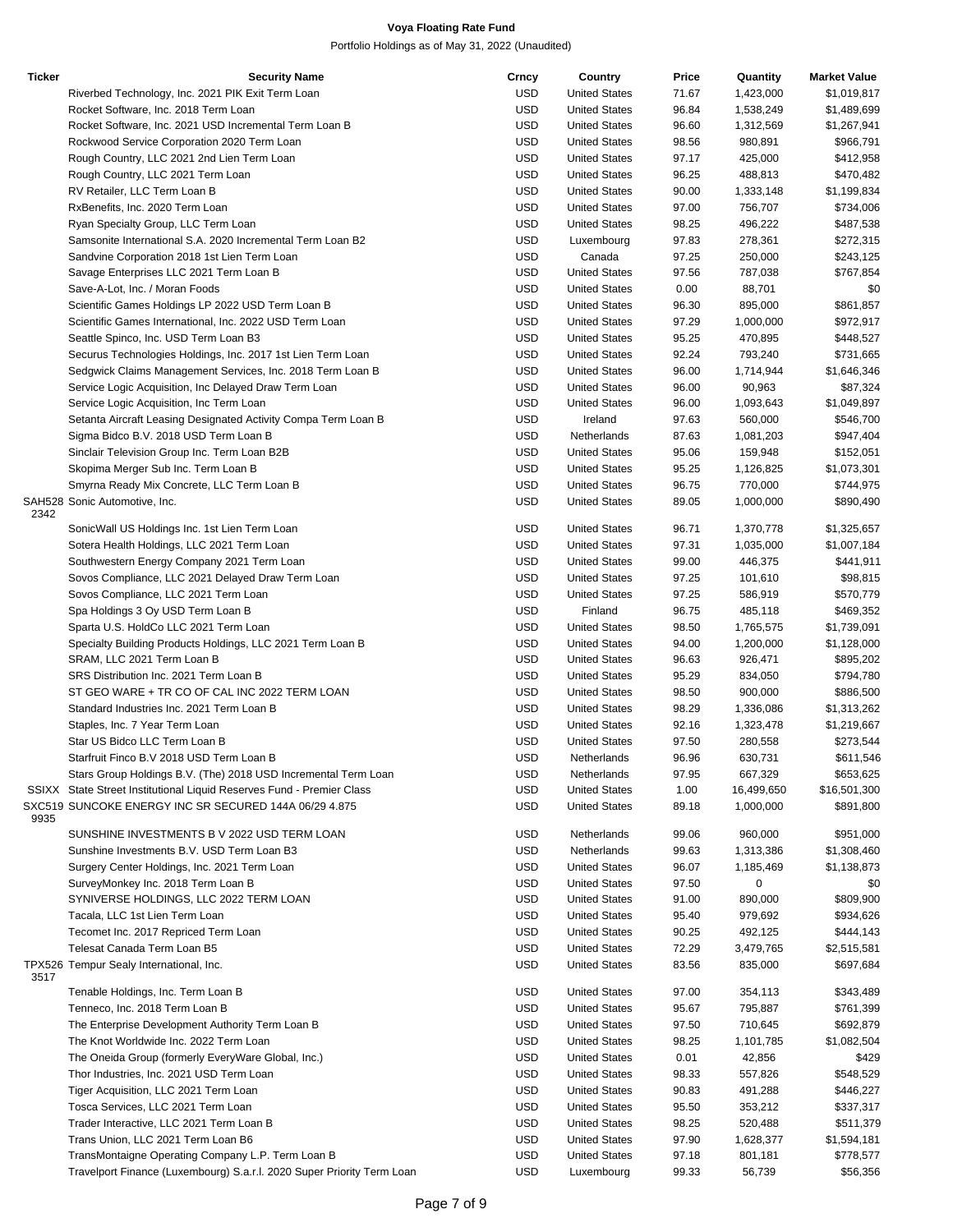| Ticker | <b>Security Name</b>                                              | Crncy      | Country              | Price | Quantity  | <b>Market Value</b> |
|--------|-------------------------------------------------------------------|------------|----------------------|-------|-----------|---------------------|
|        | Travelport Finance (Luxembourg) S.a.r.l. 2021 Consented Term Loan | <b>USD</b> | Luxembourg           | 79.60 | 5,017     | \$3,994             |
|        | Traverse Midstream Partners LLC 2017 Term Loan                    | <b>USD</b> | <b>United States</b> | 98.72 | 950,353   | \$938,177           |
|        | TricorBraun Holdings, Inc. 2021 Term Loan                         | <b>USD</b> | <b>United States</b> | 95.01 | 648,367   | \$616,016           |
|        | Trident TPI Holdings, Inc. 2021 Delayed Draw Term Loan            | <b>USD</b> | <b>United States</b> | 95.95 | 115,850   | \$111,154           |
|        | Trident TPI Holdings, Inc. 2021 Incremental Term Loan             | <b>USD</b> | <b>United States</b> | 95.95 | 814,757   | \$781,730           |
|        | Triton Water Holdings, Inc Term Loan                              | <b>USD</b> | <b>United States</b> | 92.88 | 1,960,207 | \$1,820,543         |
|        | Tronox Finance LLC 2022 Incremental Term Loan                     | <b>USD</b> | <b>United States</b> | 97.50 | 290,000   | \$282,750           |
|        | Truck Hero, Inc. 2021 Term Loan B                                 | <b>USD</b> | <b>United States</b> | 91.44 | 1,259,170 | \$1,151,354         |
|        | Turing Midco LLC 2021 Term Loan B                                 | <b>USD</b> | <b>United States</b> | 98.00 | 1,248,598 | \$1,223,626         |
|        | Twin River Worldwide Holdings, Inc. 2021 Term Loan B              | <b>USD</b> | <b>United States</b> | 96.13 | 1,236,900 | \$1,188,970         |
|        | U.S. Anesthesia Partners, Inc. 2021 Term Loan                     | <b>USD</b> | <b>United States</b> | 95.99 | 1,159,175 | \$1,112,647         |
|        | U.S. Silica Company 2018 Term Loan B                              | <b>USD</b> | <b>United States</b> | 96.60 | 2,930,807 | \$2,831,282         |
|        | Ultra Clean Holdings, Inc 2021 Term Loan B                        | <b>USD</b> | <b>United States</b> | 98.85 | 1,090,778 | \$1,078,280         |
|        | Unified Physician Management, LLC 2020 Term Loan                  | <b>USD</b> | <b>United States</b> | 96.31 | 923,963   | \$889,892           |
|        | United Airlines, Inc. 2021 Term Loan B                            | <b>USD</b> | <b>United States</b> | 97.73 | 1,239,950 | \$1,211,829         |
|        | Univision Communications Inc. 2021 First Lien Term Loan B         | <b>USD</b> | <b>United States</b> | 97.38 | 1,346,474 | \$1,311,130         |
|        | UPC Financing Partnership 2021 USD Term Loan AX                   | <b>USD</b> | <b>United States</b> | 96.90 | 750,000   | \$726,719           |
|        | US Foods, Inc. 2019 Term Loan B                                   | <b>USD</b> | <b>United States</b> | 96.25 | 596,939   | \$574,554           |
|        | US Foods, Inc. 2021 Term Loan B                                   | <b>USD</b> | <b>United States</b> | 97.89 | 1,296,750 | \$1,269,426         |
|        | Valcour Packaging LLC 2021 1st Lien Term Loan                     | <b>USD</b> | <b>United States</b> | 96.00 | 495,000   | \$475,200           |
|        | Valcour Packaging LLC 2021 2nd Lien Term Loan                     | <b>USD</b> | <b>United States</b> | 89.00 | 300,000   | \$267,000           |
|        | Venga Finance Sarl 2021 USD Term Loan B                           | <b>USD</b> | Luxembourg           | 96.92 | 675,000   | \$654,188           |
|        | Verifone Systems, Inc. 2018 1st Lien Term Loan                    | <b>USD</b> | <b>United States</b> | 89.92 | 994,845   | \$894,532           |
|        | Veritas US Inc. 2021 USD Term Loan B                              | <b>USD</b> | <b>United States</b> | 86.83 | 1,039,032 | \$902,226           |
|        | Verscend Holding Corp. 2021 Term Loan B                           | <b>USD</b> | <b>United States</b> | 98.25 | 995,415   | \$977,996           |
|        | Vertex Aerospace Services Corp. 2021 First Lien Term Loan         | <b>USD</b> | <b>United States</b> | 97.75 | 465,000   | \$454,538           |
|        | Vertical US Newco Inc Term Loan B                                 | <b>USD</b> | <b>United States</b> | 96.70 | 1,693,148 | \$1,637,274         |
|        | VTVI528 Vertiv Group Corp.                                        | <b>USD</b> | <b>United States</b> | 89.03 | 425,000   | \$378,378           |
| 1387   |                                                                   |            |                      |       |           |                     |
|        | VFH Parent LLC 2022 Term Loan B                                   | USD        | <b>United States</b> | 96.63 | 820,000   | \$792,325           |
|        | ViaSat, Inc. Term Loan                                            | <b>USD</b> | <b>United States</b> | 97.13 | 515,000   | \$500,194           |
|        | Victorias Secret & Co. Term Loan B                                | <b>USD</b> | <b>United States</b> | 94.38 | 507,450   | \$478,906           |
|        | Virgin Media Bristol LLC 2020 USD Term Loan Q                     | <b>USD</b> | <b>United States</b> | 98.34 | 1,250,000 | \$1,229,298         |
|        | Virgin Pulse, Inc. 2021 Term Loan                                 | <b>USD</b> | <b>United States</b> | 94.00 | 1,039,775 | \$977,389           |
|        | Virtusa Corporation 2022 Incremental Term Loan                    | <b>USD</b> | <b>United States</b> | 95.33 | 1,110,000 | \$1,058,200         |
|        | VM Consolidated, Inc. 2021 Term Loan B                            | <b>USD</b> | <b>United States</b> | 97.79 | 1,567,359 | \$1,532,747         |
|        | VT Topco, Inc. 2021 Delayed Draw Term Loan                        | <b>USD</b> | <b>United States</b> | 97.95 | 13,462    | \$13,187            |
|        | VT Topco, Inc. 2021 Incremental Term Loan                         | <b>USD</b> | <b>United States</b> | 97.95 | 202,595   | \$198,448           |
|        | W.R. Grace & Co.-Conn. 2021 Term Loan B                           | <b>USD</b> | <b>United States</b> | 97.66 | 997,500   | \$974,121           |
|        | WNC52 Wabash National Corp.                                       | <b>USD</b> | <b>United States</b> | 81.63 | 1,000,000 | \$816,250           |
| 64649  |                                                                   |            |                      |       |           |                     |
|        | Walker & Dunlop, Inc. 2021 Term Loan                              | <b>USD</b> | <b>United States</b> | 98.00 | 259,350   | \$254,163           |
|        | Wand NewCo 3, Inc. 2020 Term Loan                                 | USD        | <b>United States</b> | 95.00 | 979,950   | \$930,952           |
|        | WATERBRIDGE MIDSTRM OPRTNG LLC TERM LOAN B                        | <b>USD</b> | <b>United States</b> | 96.19 | 1,486,031 | \$1,429,376         |
|        | Waterlogic Holdings Limited 2021 USD Term Loan B2                 | <b>USD</b> | <b>United States</b> | 98.00 | 843,625   | \$826,753           |
|        | Watlow Electric Manufacturing Company Term Loan B                 | <b>USD</b> | <b>United States</b> | 96.46 | 1,089,620 | \$1,051,029         |
|        | Weber-Stephen Products LLC Term Loan B                            | <b>USD</b> | <b>United States</b> | 92.06 | 798,496   | \$735,115           |
|        | WellPet - TL B 1L                                                 | <b>USD</b> | <b>United States</b> | 96.00 | 381,150   | \$365,904           |
|        | Wheel Pros, LLC 2021 Term Loan                                    | <b>USD</b> | <b>United States</b> | 83.17 | 1,621,850 | \$1,348,839         |
|        | WideOpenWest Finance LLC 2021 Term Loan B                         | <b>USD</b> | <b>United States</b> | 97.50 | 438,900   | \$427,928           |
|        | Wilsonart LLC 2021 Term Loan E                                    | USD        | <b>United States</b> | 93.00 | 592,449   | \$550,978           |
|        | Worldwide Express Operations, LLC 2021 1st Lien Term Loan         | <b>USD</b> | <b>United States</b> | 93.75 | 887,775   | \$832,289           |
|        | Worldwide Express Operations, LLC 2021 2nd Lien Term Loan         | <b>USD</b> | <b>United States</b> | 92.25 | 250,000   | \$230,625           |
|        | WP CityMD Bidco LLC 2021 1st Lien Term Loan B                     | <b>USD</b> | <b>United States</b> | 96.78 | 820,000   | \$793,555           |
|        | Xperi Corporation 2020 Term Loan B                                | <b>USD</b> | <b>United States</b> | 97.50 | 1,309,584 | \$1,276,845         |
|        | Yak Access, LLC 2018 1st Lien Term Loan B                         | <b>USD</b> | <b>United States</b> | 79.75 | 2,326,963 | \$1,855,753         |
|        | Yak Access, LLC 2018 2nd Lien Term Loan B                         | <b>USD</b> | <b>United States</b> | 58.00 | 970,000   | \$562,600           |
|        | Zayo Group Holdings, Inc. USD Term Loan                           | <b>USD</b> | <b>United States</b> | 93.74 | 1,477,299 | \$1,384,783         |
|        |                                                                   |            |                      |       |           |                     |